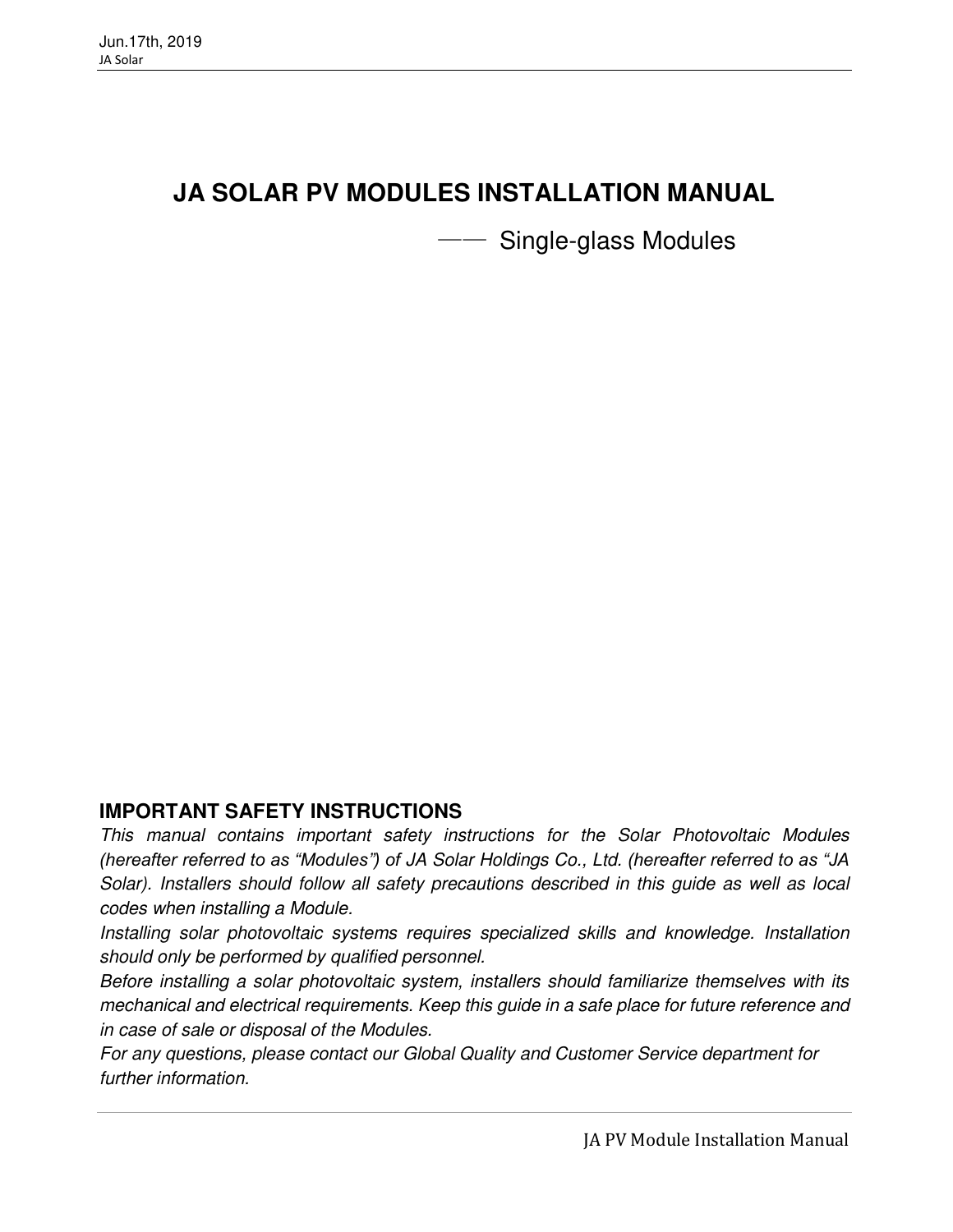### **Modification List**

| <b>Version</b> | <b>Updated Contents</b>                                                                                                                                                                                                                                                                                                                                                                                                                                                              | <b>Revised</b> | <b>Approved</b> |
|----------------|--------------------------------------------------------------------------------------------------------------------------------------------------------------------------------------------------------------------------------------------------------------------------------------------------------------------------------------------------------------------------------------------------------------------------------------------------------------------------------------|----------------|-----------------|
| 20170125       | Intial                                                                                                                                                                                                                                                                                                                                                                                                                                                                               | Lingling Liu   | Tao Wang        |
| 20180330       | 1) Page 4: 3.1 "2. Current Soring" add a sentence at the end: "We<br>recommend the modules with and without LRF should not be installed<br>in a string, even if they are the same current class."<br>2) Update Figure 4: add NEXTracker SPT<br>3)<br>Update Page 19 line 3: The maximum system voltage of JA Solar<br>Modules is DC 1000V/1500V;<br>4) Update Page 26: The module types are changed to the new name.                                                                 | Yanyan<br>Yao  | Tao Wang        |
| 20180913       | 1) update the manuals' style and the drawings, and add tree sentence:<br>3.4 Operating Safety: The scrapped modules shall be recovered and<br>disposed by the qualified institution.<br>5.1 Conventional requirements: The frames will warps at low<br>temperature<br>Avoid the frame receiving the lateral tension and pressure, and avoid<br>the frame off or crushing the glass.<br>2) Modificate Figure 4, the description of clamp range is not accurate in<br>20180330 version | Ran Liu        | Tao Wang        |
| 20181214       | add S09, S10 module types                                                                                                                                                                                                                                                                                                                                                                                                                                                            | Ran Liu        | Tao Wang        |
| 20190116       | 1) Page2: Replace the last sentence of "Current Sorting" paragraph:<br>We recommend the modules with and without LRF should not be<br>installed in a string, even if they are the same current class.<br>2) Page 8: The maximum system voltage of JA Solar Modules is DC<br>1000V/1500V                                                                                                                                                                                              | Ran Liu        | Tao Wang        |
| 20190125       | Page 9: The minimum cable bending radius is modificated 38.4mm                                                                                                                                                                                                                                                                                                                                                                                                                       | Ran Liu        | Tao Wang        |
| 20190617       | Modification of grammar and expression error details                                                                                                                                                                                                                                                                                                                                                                                                                                 | Ran Liu        | Tao Wang        |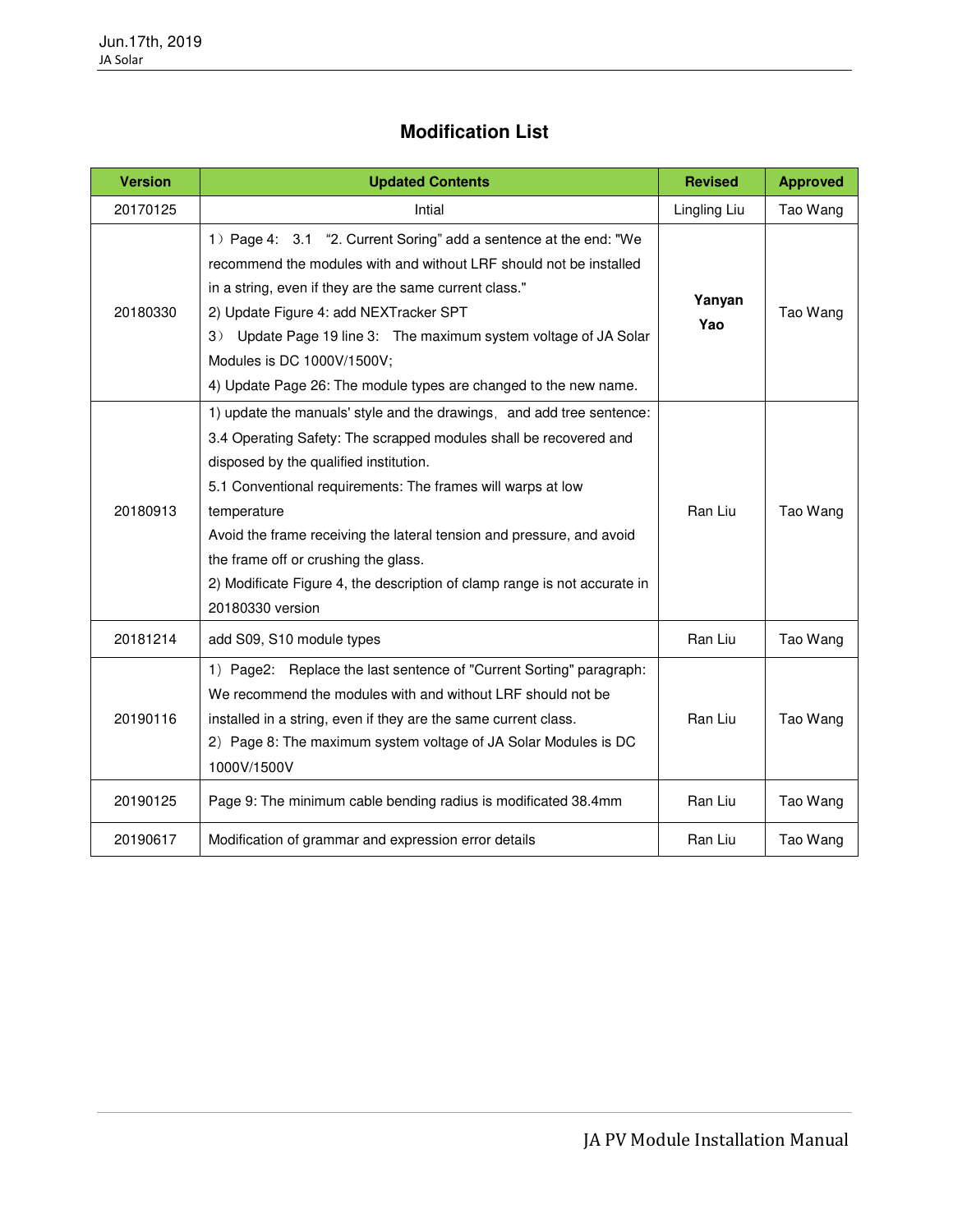### **CONTENTS**

| 1                |     |  |  |  |
|------------------|-----|--|--|--|
| $\boldsymbol{2}$ |     |  |  |  |
| 3                |     |  |  |  |
|                  | 3.1 |  |  |  |
|                  | 3.2 |  |  |  |
|                  | 3.3 |  |  |  |
|                  | 3.4 |  |  |  |
|                  | 3.5 |  |  |  |
| 4                |     |  |  |  |
|                  | 4.1 |  |  |  |
|                  | 4.2 |  |  |  |
| 5                |     |  |  |  |
|                  | 5.1 |  |  |  |
|                  | 5.2 |  |  |  |
| 6                |     |  |  |  |
|                  | 6.1 |  |  |  |
|                  | 6.2 |  |  |  |
|                  | 6.3 |  |  |  |
|                  | 6.4 |  |  |  |
|                  |     |  |  |  |
|                  |     |  |  |  |
|                  |     |  |  |  |
|                  |     |  |  |  |
|                  |     |  |  |  |
|                  |     |  |  |  |
|                  |     |  |  |  |
|                  |     |  |  |  |
|                  |     |  |  |  |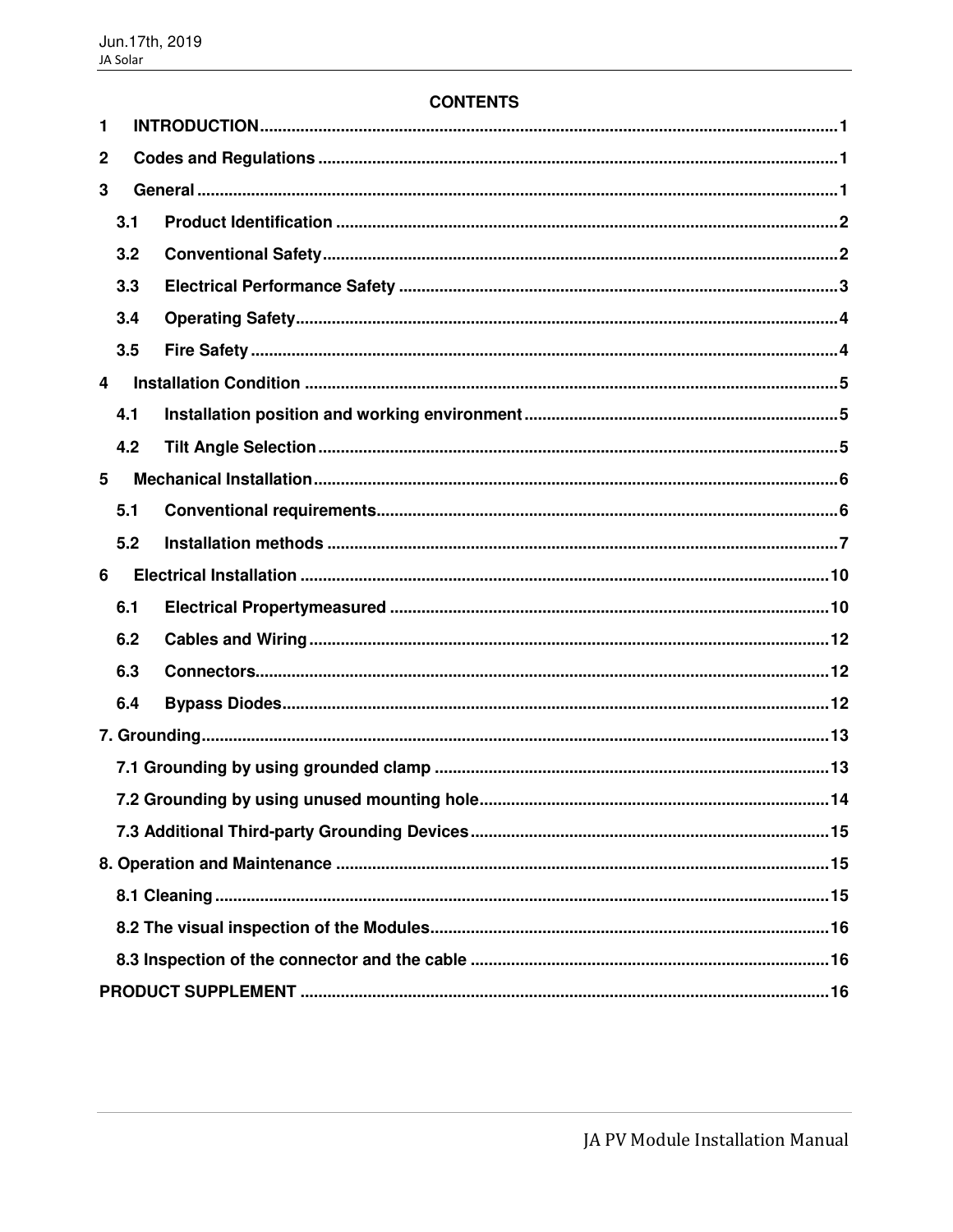# **1 INTRODUCTION**

### <span id="page-3-0"></span>**Thank you for choosing JA SOLAR modules!**

This Installation Manual contains essential information for electrical and mechanical installation that you must know before handling and installing JA Solar Modules. This Manual also contains safety information you need to be familiar with. All the information described in this Manual is the intellectual property of JA Solar and is based on the technologies and experience that have been acquired and accumulated by JA Solar.

This Manual does not constitute a warranty, expressed or implied. JA Solar does not assume responsibility and expressly disclaims liability for loss, damage, or expense arising out of or in any way connected with installation, operation, use or maintenance of Modules. No responsibility is assumed by JA Solar for any infringement of patents or other rights of third parties that may result from use of Modules. JA Solar reserves the right to make changes to the product, specifications or installation manual without prior notice.

Failure to comply with the requirements listed in this manual will invalidate the Limited Warranty for Modules as provided by JA Solar at the same time of sale to the direct customer. Additional recommendations are provided to enhance safety practices and performance results. Please provide a copy of this manual to the PV system owner for their reference, and inform them of all relevant aspects of safety, operation, and maintenance.

# **2 Codes and Regulations**

<span id="page-3-2"></span><span id="page-3-1"></span>The mechanical and electrical installation of PV systems should be performed in accordance with all applicable codes, including electrical codes, building codes and electric utility interconnection requirements. Such requirements may vary for mounting location, such as building rooftop or motor vehicle applications. Requirements may also vary with system voltage, and for DC or AC application. Contact local authorities for governing regulations.

### **3 General**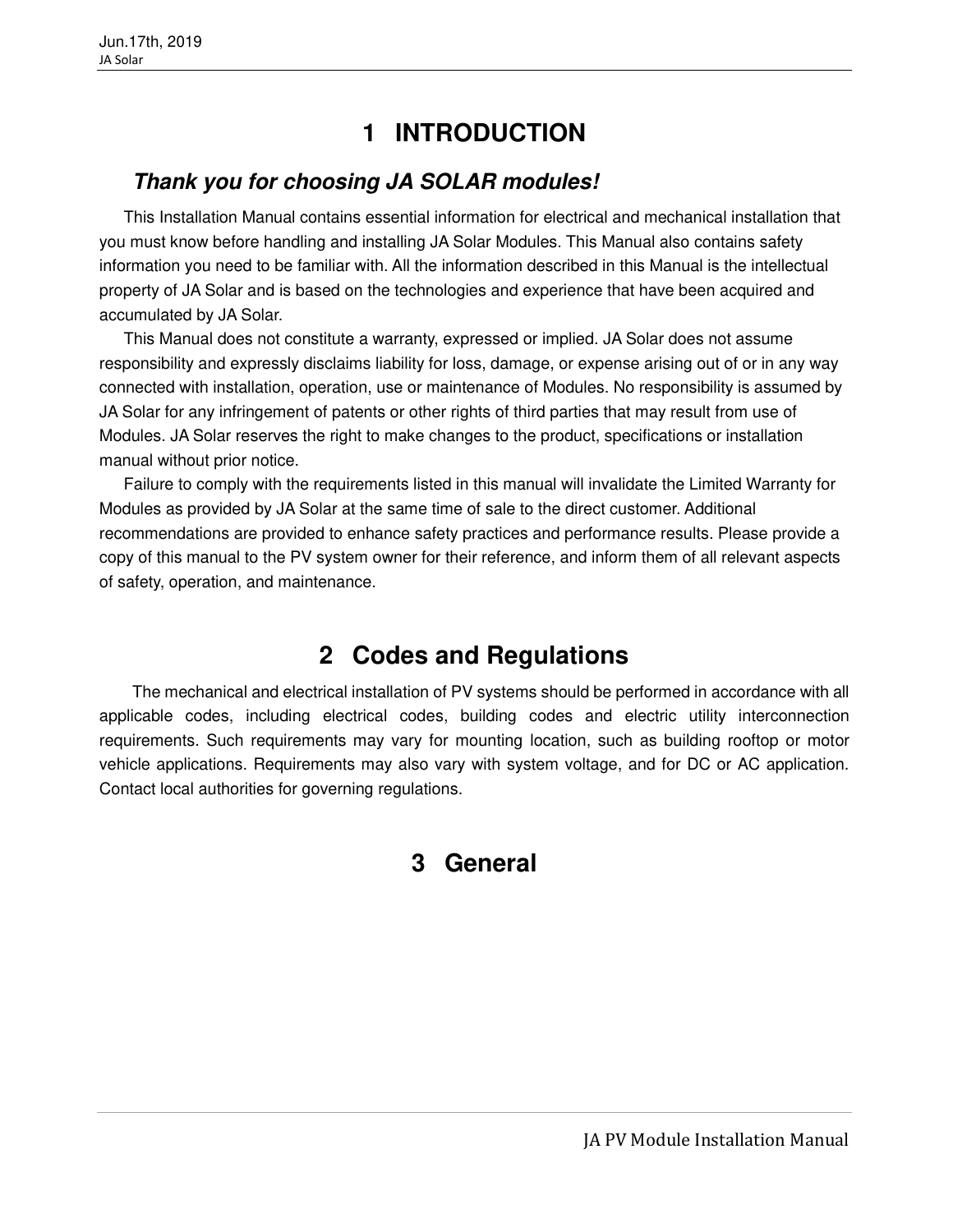



## <span id="page-4-0"></span>**3.1 Product Identification**

Each module has three labels providing the following information:

1. Nameplate: describes the product type; Peak power, Max. power current, Max. power voltage, open circuit voltage, short circuit current, all as measured under standard test conditions; Certifications mark, the maximum system voltage etc.

2. Current Sorting: Modules are sorted out according to their Max. power current, referred as a corresponding symbol "Current class X" attached, in which x takes the value H, M or L(H marks physically the highest current). To get optimal performance out of a string of Modules it is recommended to connect only Modules of the same "Current class X" class (for example only H Modules) in one given string. We recommend the modules with and without LRF should not be installed in a string, even if they are the same current class.

3. Barcode: each individual module has a unique serial number. The serial number has 16 digits. The  $1<sup>st</sup>$ and the 2<sup>nd</sup>digits are the year code, and the  $3<sup>th</sup>$ is the month code (A, B, C stands for October, November and December respectively). For example, 121PXXXXXXXXXXXX means the module was assembled and tested in the January of 2012. Each module has only one bar code. It is permanently attached to the interior of the module and is visible from the top front of the module. This bar code is inserted prior to laminating. In addition, you can find the same barcode beside the nameplate.

### <span id="page-4-1"></span>**3.2 Conventional Safety**

JA Solar Modules are designed to meet the requirements of IEC 61215 and IEC 61730,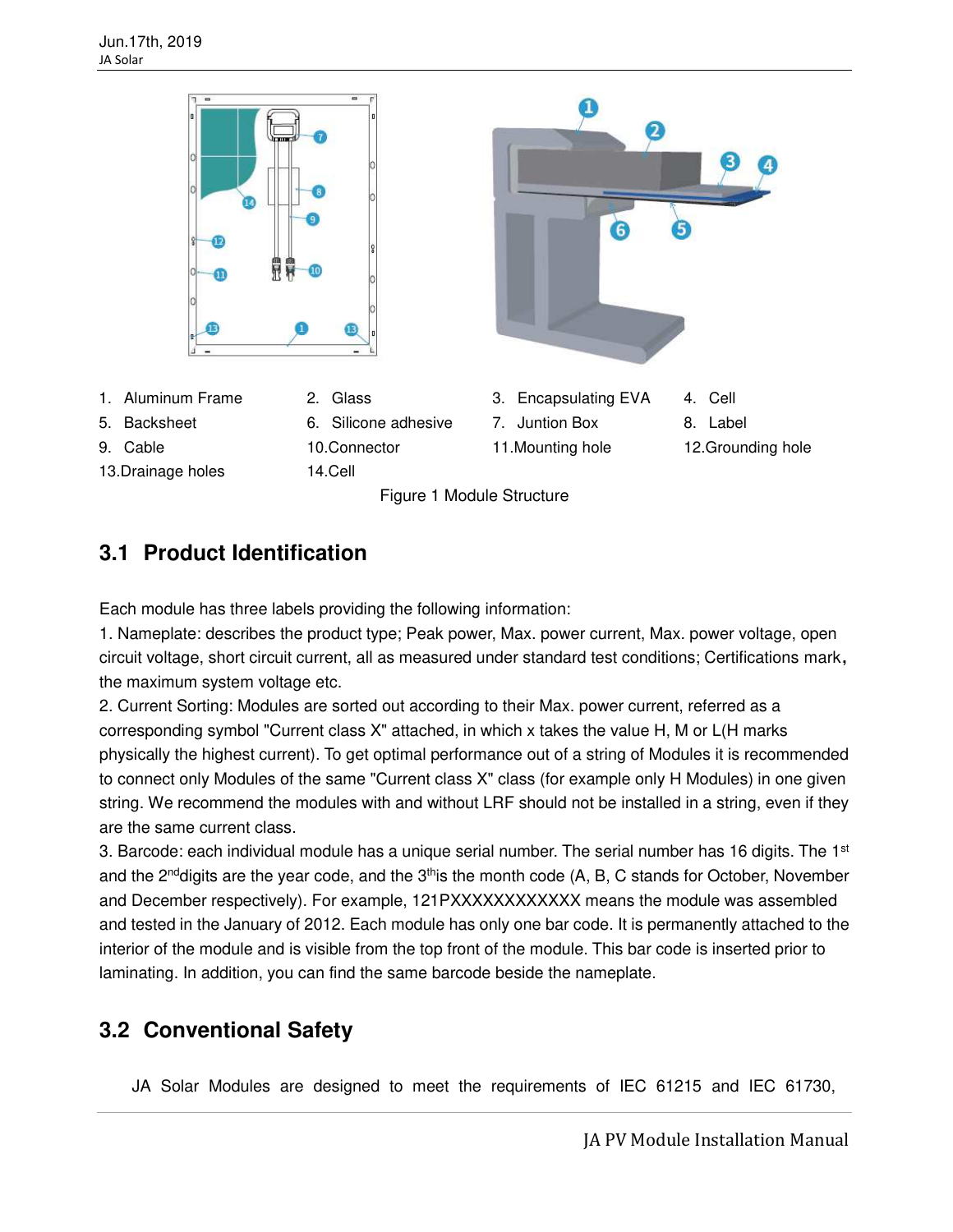application class A. Modules rated for use in this application class may be used in system operating at greater than 50V DC or 240W, where general contact access is anticipated. Modules qualified for safety through IEC 61730-1 and IEC 61730-2 and within this application class are considered to meet the requirements for safety class II equipment.

When Modules are mounted on rooftops, the roof must have a fire resistant covering suitable for this application. Rooftop PV systems should only be installed on rooftops capable of handling the additional weighted load of PV system components, including Modules, and have a complete analysis of the structure performed by a certified building specialist or engineer.

For your safety, do not attempt to work on a rooftop until safety precautions have been identified and taken, including without limitation: fall protection measures, ladders or stairways, and personal protective equipment.

For your safety, do not install or handle Modules under adverse conditions, including without limitation strong or gusty winds, and wet or frosted roof surfaces.

### <span id="page-5-0"></span>**3.3 Electrical Performance Safety**

Photovoltaic Modules can produce DC electricity when exposed to light and therefore can produce an electrical shock or burn. DC voltage of 30 Volts or higher is potentially lethal.

Modules produce voltage even when not connected to an electrical circuit or load. Please use insulated tools and appropriately rated rubber gloves when working with Modules in sunlight.

Modules have no on/off switch. Modules can be rendered inoperative only by removing them from sunlight, or by fully covering their front surface with cloth, cardboard, or other completely opaque material, or by working with Modules face down on a smooth, flat surface.

In order to avoid arcs and electrical shock, please do not disconnect electrical connections under load. Faulty connections can also result in arcs and electrical shock. So please keep connectors dry and clean, and ensure that they are in proper working condition. Never insert metal objects into the connector, or modify them in any way in order to secure an electrical connection.

Also in order to avoid the sand or water vapor entering which may cause a safety issue with the connection, the modules need to be installed and connected to the combiner box once they are taken out from the carton box; keep the connectors dry and clean during the installation. Note that pollution from sand, dust and water will result in arcs and electrical shock of connectors. We suggest the customers add rubber connector covers as a protection method specific to the area with heavy dust or seaside areas with higher salinity or serious polluted areas.

Reflection from snow or water can increase sunlight and therefore boost current and power. In addition, colder temperatures can substantially increase voltage and power.

If the glass or other material is damaged, please wear personal protection equipment and separate the module from the circuit.

 Work only under dry conditions, and use only dry tools. Do not handle Modules when they are wet unless wearing appropriate protective equipment. If you need to clean the Modules, please follow the cleaning requirements mentioned in the manual.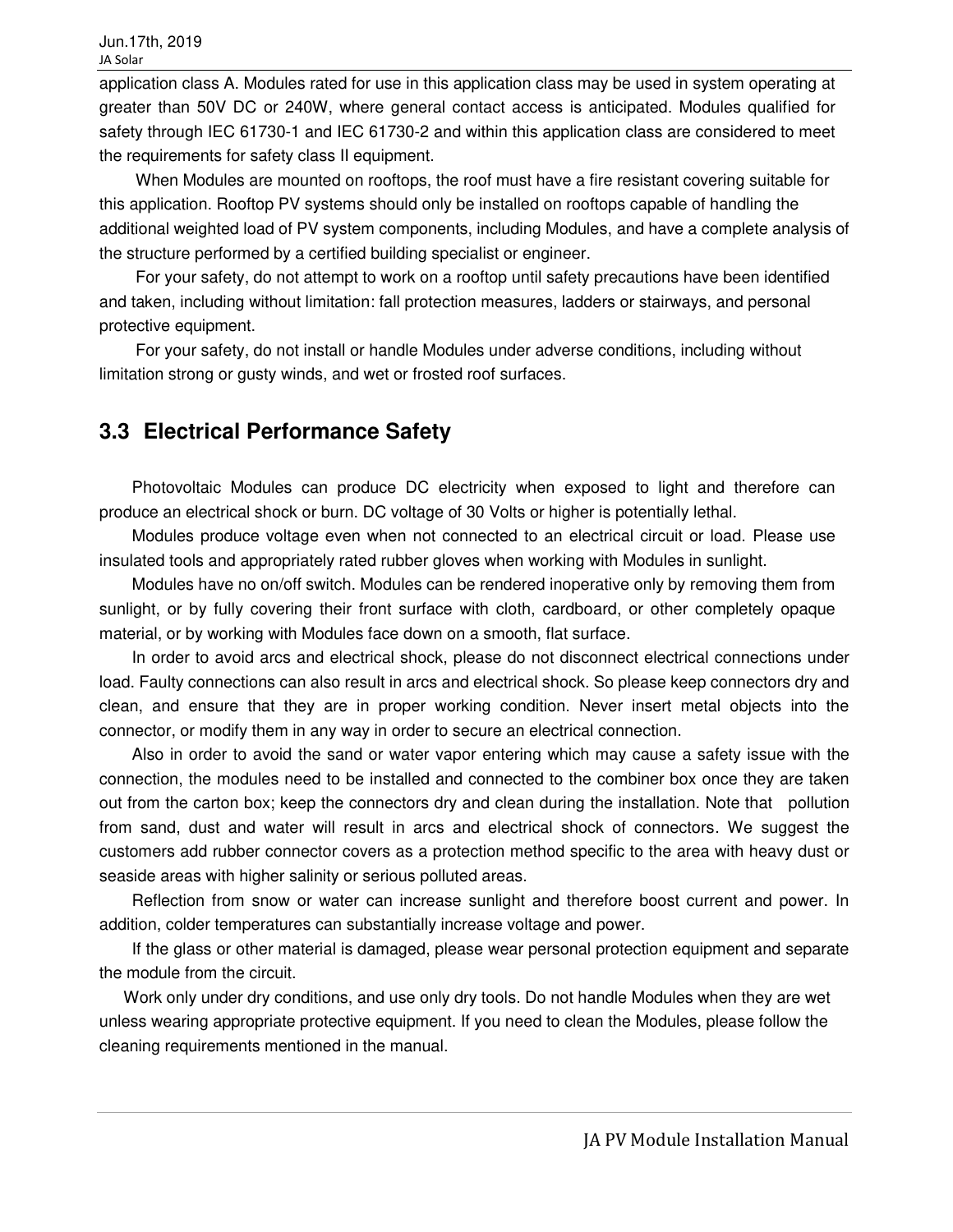### <span id="page-6-0"></span>**3.4 Operating Safety**

Do not open the package of JA Solar Modules during transportation and storing until they are ready to be installed.

At the same time please protect the package against exposure to damage. Secure pallets from falling over.

Do not exceed the maximum height of pallets to be stacked, as indicated on the pallet packaging.

Store pallets in a ventilated, rain-proof and dry location until the Modules are ready to be unpacked.

Please unpack the package of JA Solar Modules according to "JA Solar Modules Un-Pack Instruction".

Do not lift the Modules by grasping the Module's junction box or electrical leads in any condition. Do not stand or step on the Modules.

Do not drop the Modules on another Module.

Do not place any heavy objects on the Modules to avoid glass breakage.

Be cautious when setting the Modules down on to a surface, especially on the corner of the Modules.

Inappropriate transport and installation may break the Modules.

Do not attempt to disassemble the Modules, and do not remove any attached nameplates or components from the Modules.

Do not apply paint or adhesive to the Modules top surface.

To avoid damage to the backsheet, do not scratch or hit the backsheet.

Do not drill holes in the frame. This may compromise the frame strength and cause corrosion of the frame.

Do not scratch the anodized coating of the frame (except for grounding connection). It may cause corrosion of the frame or compromise the frame strength.

Do not attempt to repair the Modules with damaged glass.

The scrapped modules shall be recovered and disposed by the qualified institution.

### <span id="page-6-1"></span>**3.5 Fire Safety**

Consult your local authority for guidelines and requirements for building or structural fire safety. JA solar modules have been listed as Class A according to IEC 61730-2 standard.

 For roof installations, modules should be mounted over a fire resistant covering suitable for this application, with adequate ventilation between the module backsheet and the mounting surface.

Roof construction and installation may affect the fire safety of the building. Improper installation may create hazards in the event of a fire.

In order to maintain the fire class rating, the distance between the modules frame surface and roof surface shall be at least 10 cm.

Use appropriate components such as fuses, circuit breakers and grounding connectors as requires by local authority.

Do not use Modules where flammable gasses may be generated.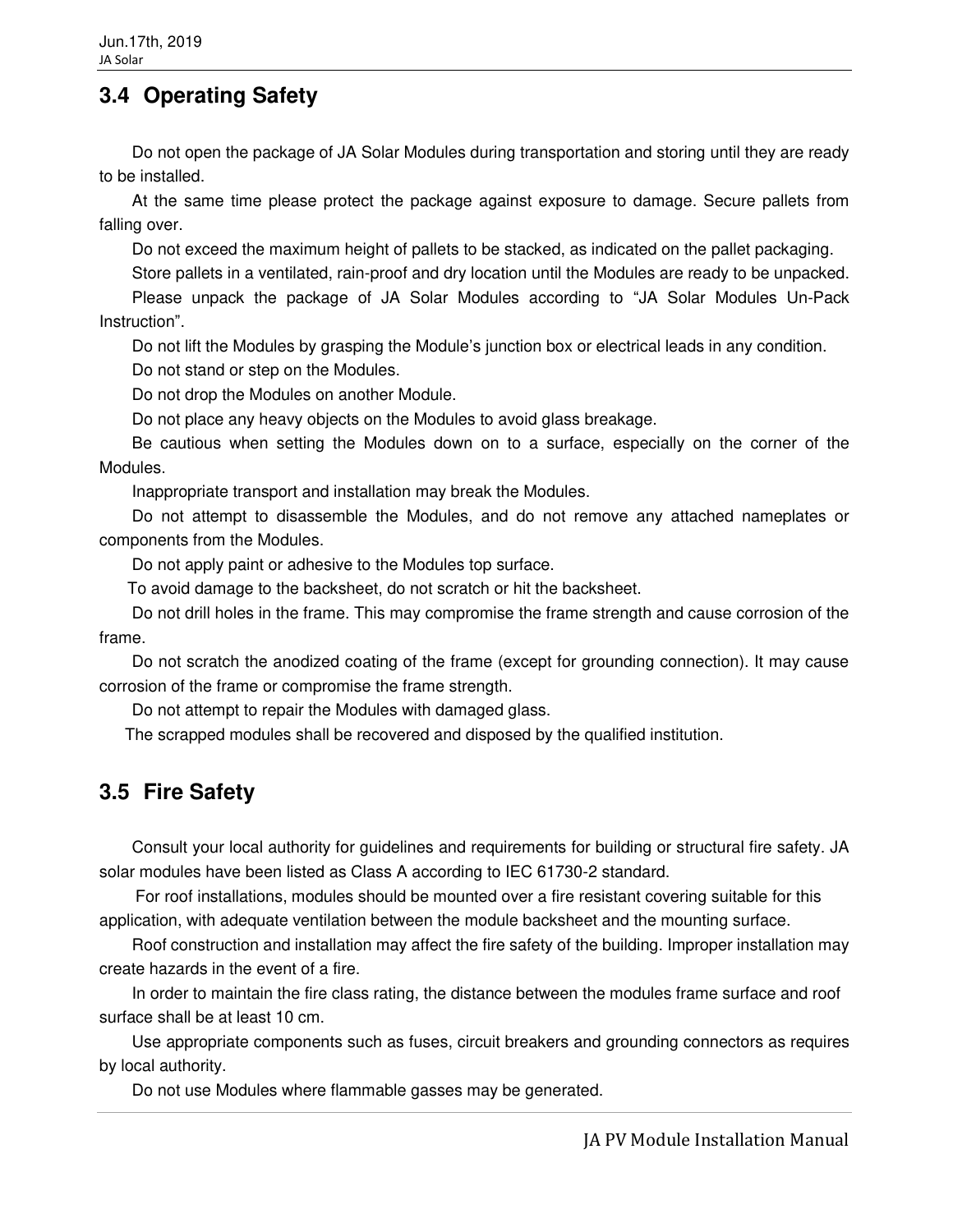# **4 Installation Condition**

### <span id="page-7-1"></span><span id="page-7-0"></span>**4.1 Installation position and working environment**

JA Solar Modules are intended for use in terrestrial applications only-no outer space use.

Do not use mirrors or other magnifiers to concentrate sunlight onto the modules.

Modules must be mounted on appropriate mounting structures positioned on suitable buildings, the ground, or other structures suitable for modules (e.g. carports, building facades or PV trackers).

Modules must not be installed in locations where they could be submerged in water.

The recommended ambient temperature should be within  $-20\degree C(-4\degree F)$  to  $46\degree C(115\degree F)$ . The temperature limits are defined as the monthly average high and low of the installation site. The limit operating temperature should be–40°C (-40°F) and 85°C (185°F).

Ensure Modules are not subject to wind or snow loads exceeding the maximum permissible loads.

The Modules should be installed in a location where there's no shading throughout the year. Ensure there's no obstacle to block light near the installation site.

Lightning protection is recommended for PV systems that are to be installed in locations with high probability of lightning strikes.

Do not use Modules near equipment or in locations where flammable gasses may be generated or collected.

Modules must not be installed or operated in areas where, salt, hail, snow, sand, dust, air pollution, chemically active vapors, acid rain, soot, etc., are excessive. Modules must not be sited in locations where aggressive substances such as salt or salt-water, or any other type of corrosive agent, could affect the safety and/or performance of the Modules.

Please adopt appropriate measures to ensure the performance and safety of the Modules when they are installed or operated in areas with heavy snow, extremely cold, strong wind, or near an island or desert that is prone to produce salt fog, or near water.

JA Solar Modules have passed the IEC 61701 salt-mist, but galvanic corrosion can occur between the aluminum frame of the Modules and mounting or grounding hardware if such hardware is comprised of dissimilar metals. JA Solar Modules can be installed at seaside locations 50m to 500m from the sea, provided that only stainless steel and aluminum metal directly contact Modules for seaside installations to limit corrosion. For the detailed requirements, follow JA Solar seaside installation instructions.

## <span id="page-7-2"></span>**4.2 Tilt Angle Selection**

The tilt angle of the Modules is measured between the surface of the Modules and a horizontal ground surface. The Modules generates maximum power output when it faces the sun directly.

In the northern hemisphere, Modules should typically face south, and in the southern hemisphere, Modules should typically face north.

For detailed information on the best installation angle, please refer to standard solar photovoltaic installation guides or consult a reputable solar installer or systems integrator.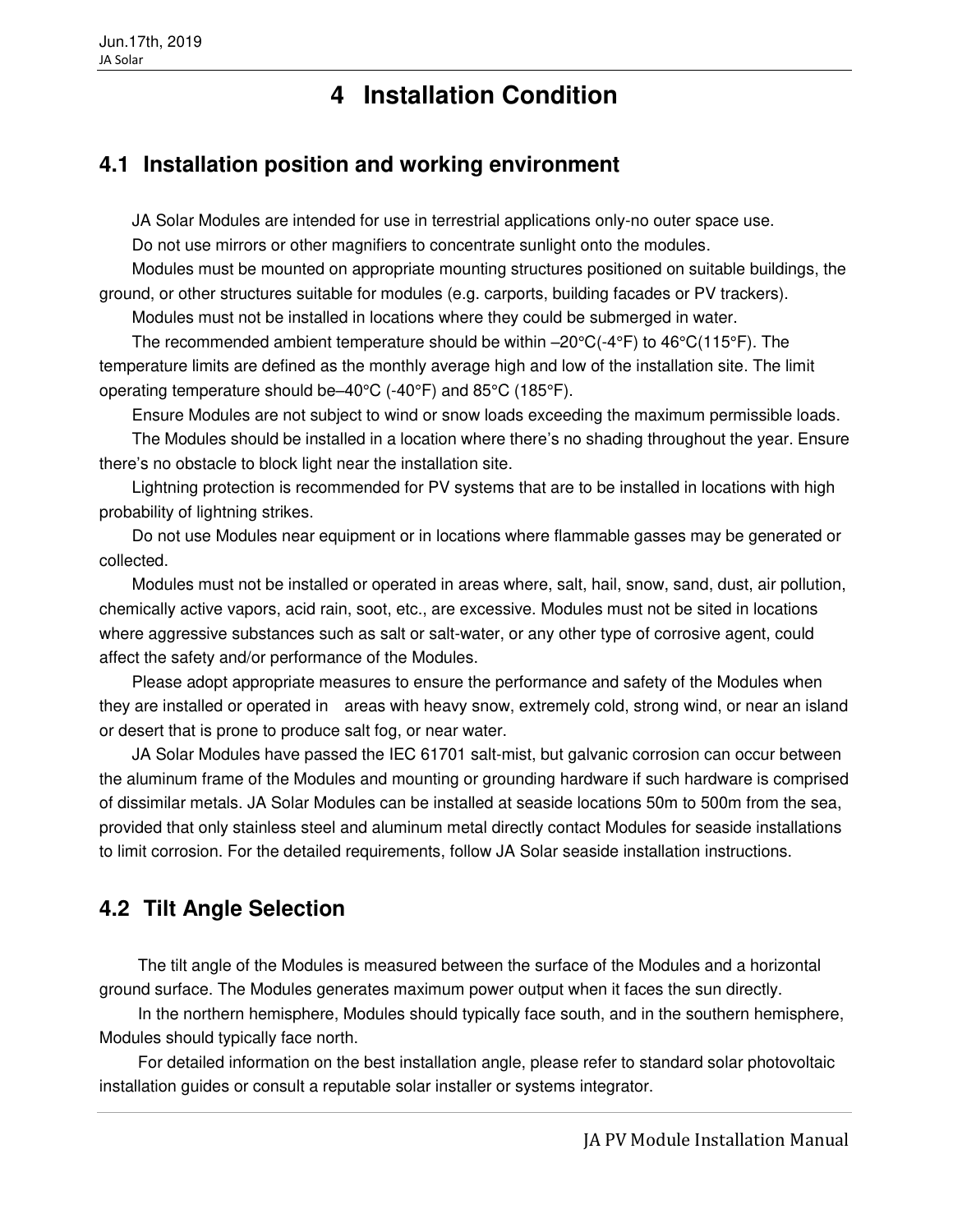<span id="page-8-0"></span>Dust building up on the surface of the Modules can impair Module performance. JA solar recommends installing the Modules with a tilt angle of at least10 degrees, making it easier for dust to be washed off by rain.

# **5 Mechanical Installation**

### <span id="page-8-1"></span>**5.1 Conventional requirements**

Ensure the installation method and supporting system of Modules is strong enough to withstand all the load conditions. The Installer must provide this guarantee. The installation supporting system must be tested by the third-party organization with the analysis ability of Static Mechanical, according to the local national or international standards such as DIN1055 or equivalent standards.

The Modules mounting structure must be made of durable, corrosion-resistant and UV-resistant material.

Modules must be securely attached to the mounting structure.

In regions with heavy snowfall in winter, select the height of the mounting system so that the lowest edge of the Modules is not covered by snow for any length of time. In addition, ensure that the lowest portion of the Modules is placed high enough so that it is not shaded by plants or trees or damaged by flying sand.

When the Modules are supported parallel to the surface of a building wall or roof, a minimum clearance of 10 cm between the Module frame and the surface of the wall or the roof is required to allow air to circulate behind the Modules and to prevent wiring damage.

Do not attempt to drill holes in the glass surface and the modules frames of the Modules as this will void the warranty.

Before installing Modules on a roof, ensure that the roof construction is suitable. In addition, any roof penetration required to mount the Modules must be properly sealed to prevent leaks.

Observe the linear thermal expansion of the Modules frames, must ensure that the minimum distance between neighboring frames is 10mm.

The module frames will warp at low temperature.

Avoid the frame receiving the lateral tension and pressure, causing the frame off or crushing the glass.

Always keep the module backsheet free from foreign objects or structural elements, which could come into contact with the panel, especially when the panel is under mechanical load.

Modules have been certified for a maximum static load on the back side of 2400 Pa(i.e. wind load) and a maximum static load on the front side of either 2400 Pa or 5400 Pa(i.e. wind and snow load), depending on the modules type (please refer to Figure 4 for detailed installation method).

The mounting method must not result in the direct contact of dissimilar metals with the aluminum frame of the Module as it will result in galvanic corrosion. An addendum to UL Standard 1703 "Flat Plate Photovoltaic Modules and Panels" recommends metal combinations not exceed an electrochemical potential difference of 0.6 Volts.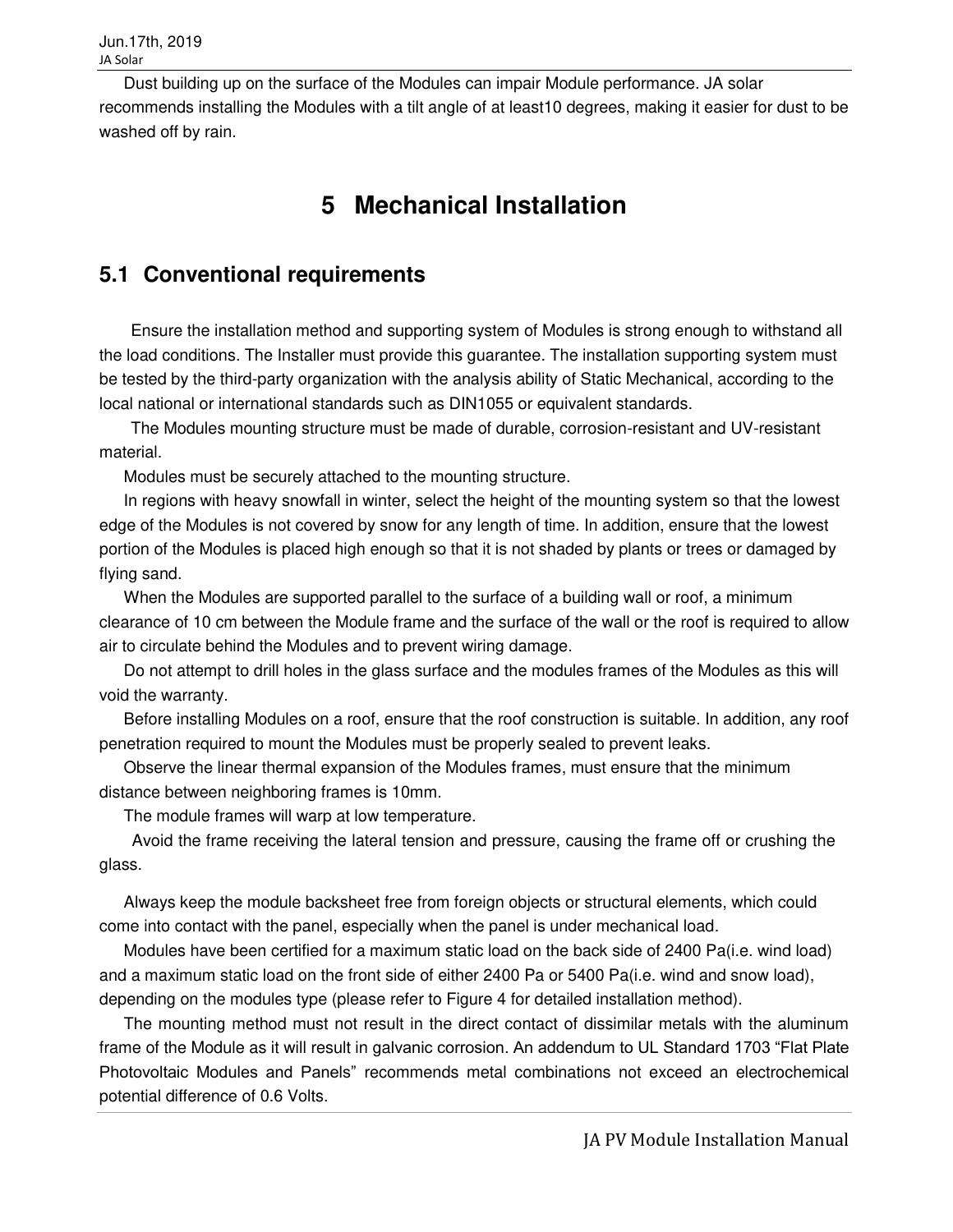Modules can be mounted in landscape or portrait orientation.

## <span id="page-9-0"></span>**5.2 Installation methods**

Modules can be installed to the racks by clamps or hooks. Modules must be installed according to the following examples and recommendation. If not mounting the Modules according to these instructions, please in advance consult JA Solar and must be approved by JA solar, otherwise may damage Modules and void the warranty.

### **5.2.1 Modules installed with mounting hole**

Modules should be bolted to support structures through mounting holes located in the frame's back flanges. Refer to what is shown in Figure 2 (Mounting Details).



### **Figure 2** Mounting Details

For your reference, please use the components specified below:

1. Bolt 2. Washer Material: Stainless Steel Material: Stainless Steel Size and Length: M8\*16mm Size: M8 3. Spring Washer 4. Nut Material: Stainless Steel Material: Stainless Steel Size: M8 Size: M8 Recommended torque is between 14N.m to 20N.m.

### **5.2.2 Modules installed with clamp**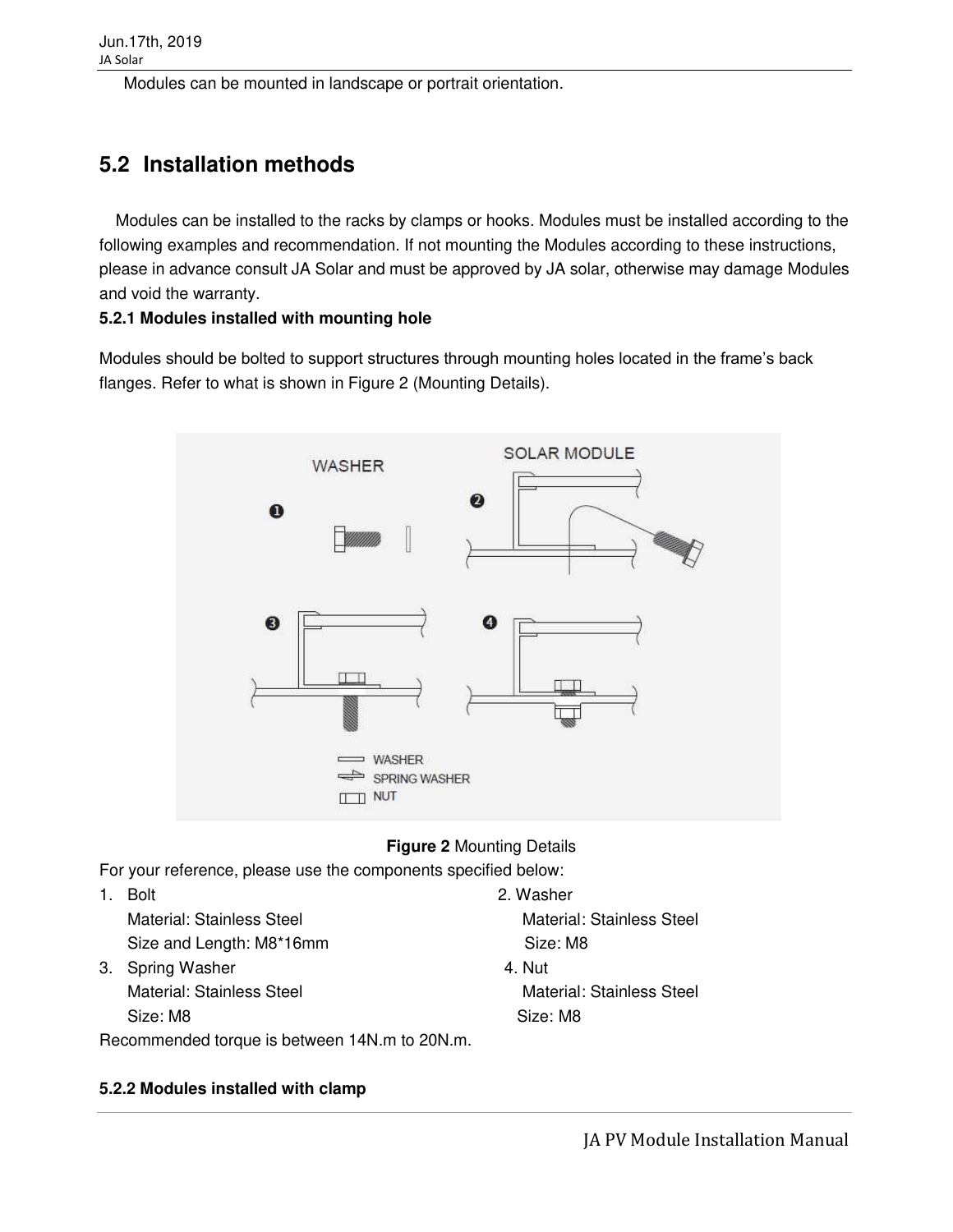Modules should be mounted using specialized clamps as shown in Figure 3.

- A) Modules should be attached on a supporting structure rail by metal clamps. It is recommended to use the clamps under the following condition or approved by system installation: Width: Clamp A no less than 50mm, Clamp B no less than 38mm; Thickness: No less than 3mm; Material: Aluminum Alloy; Bolt: M8;
- B) tighten the screws
- C) The Modules clamps must not contact the front glass or deform the frame in any way, the contact area of the clamp with the front of the frame must be smooth, otherwise may damage the frame or break the modules. Avoid shading effects from the Modules clamps. Drainage holes on the Module frame must not be closed or obscured by the clamps.





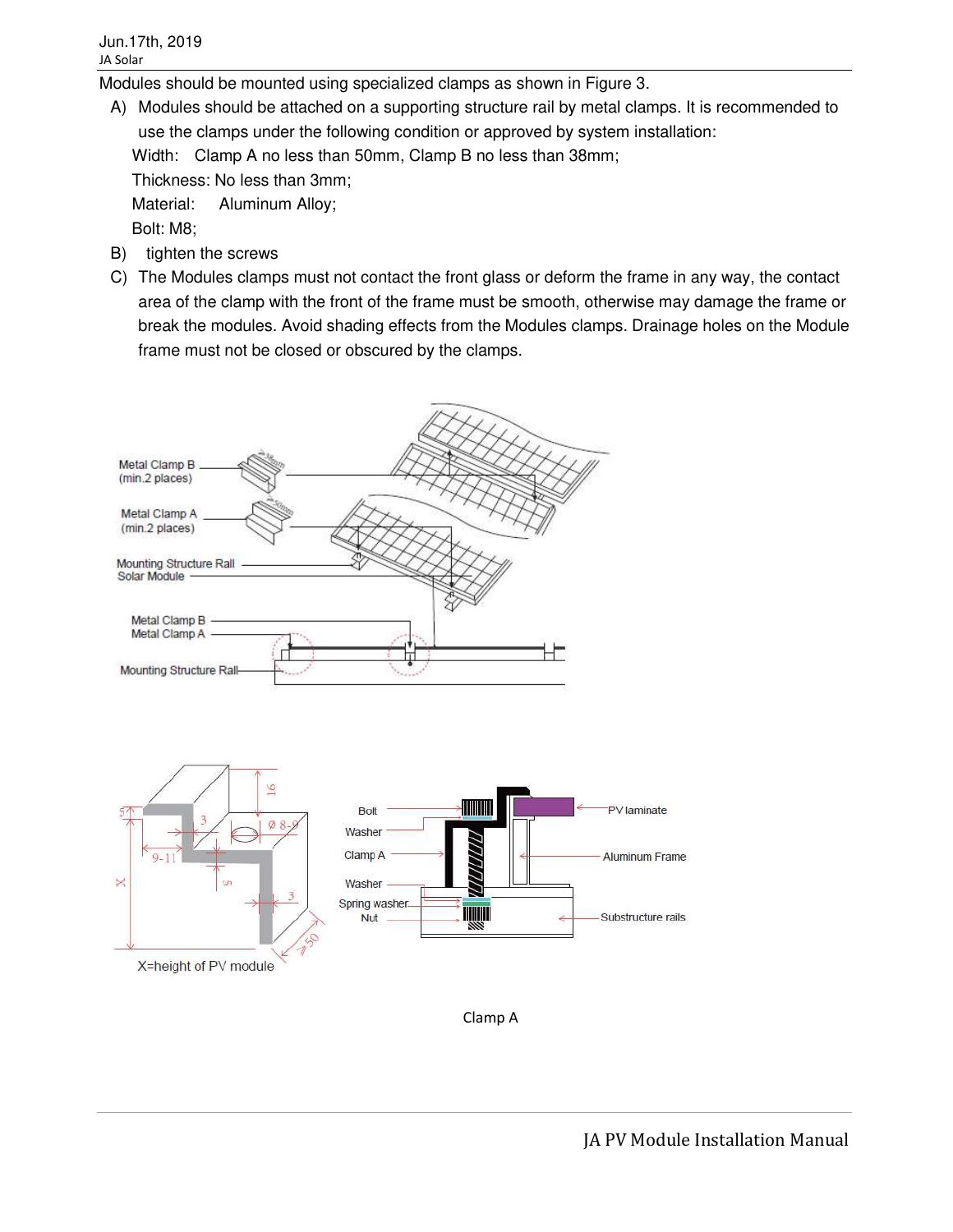

**Clamp B**  Figure 3 Clamp Details (Units:mm)

### **5.2.3 Description of the installation position**

 The low/normal level of load condition is applicable to the installation in most of environmental conditions: the maximum static load on the back of the modules is 2400 Pa(i.e. wind load), and the maximum static load on the front of modules is 2400 Pa (i.e. wind and snow load).

The high level of load condition is applicable to the installation in harsher environmental conditions such as storm, heavy snow, etc: the maximum static load on the back of the modules is 2400 Pa (i.e. wind load), and the maximum static load on the front of modules is 5400 Pa (i.e. wind and snow load), depending on the pressure level that it would endure according to IEC standard.

For the dynamic loads, such as wind, the safety factor needs to be increased by 3 times. It means that the maximum dynamic load is 800 Pa when the wind speed is less than 130 km/h.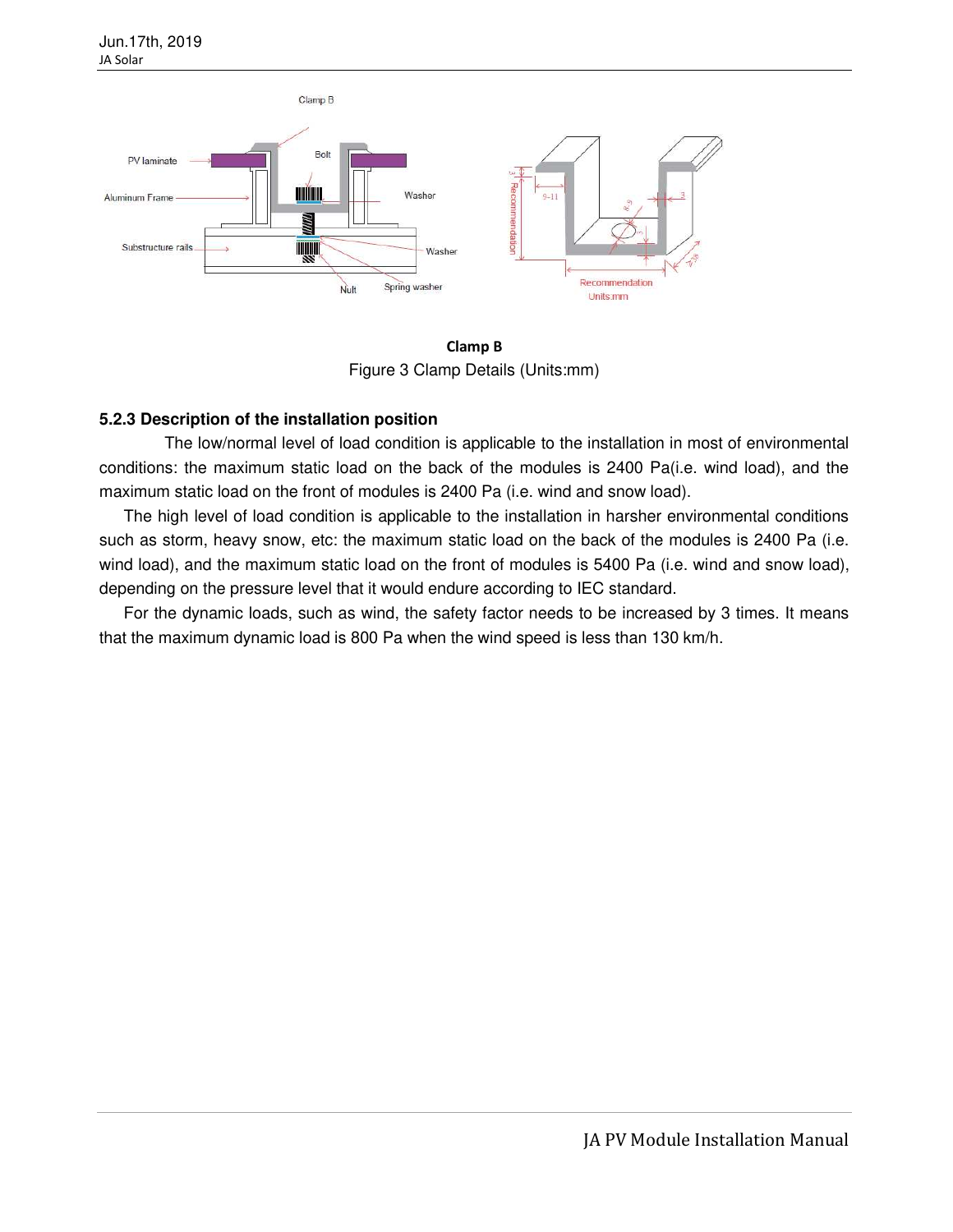



# **6 Electrical Installation**

### <span id="page-12-1"></span><span id="page-12-0"></span>**6.1 Electrical Property**

Rated electrical characteristics such as Pmax is within +/- 3 % and Voc within +/-2% and Isc within +/- 4 % of tolerance values at Standard Test Conditions. Standard Test Conditions: 1000W/m² Irradiance, 25℃ Cell Tempertature and 1.5 Air Mass.

 Under normal conditions, the photovoltaic Modules may experience conditions that produce more current and/or voltage than reported at Standard Test Conditions. Accordingly, the values of short circuit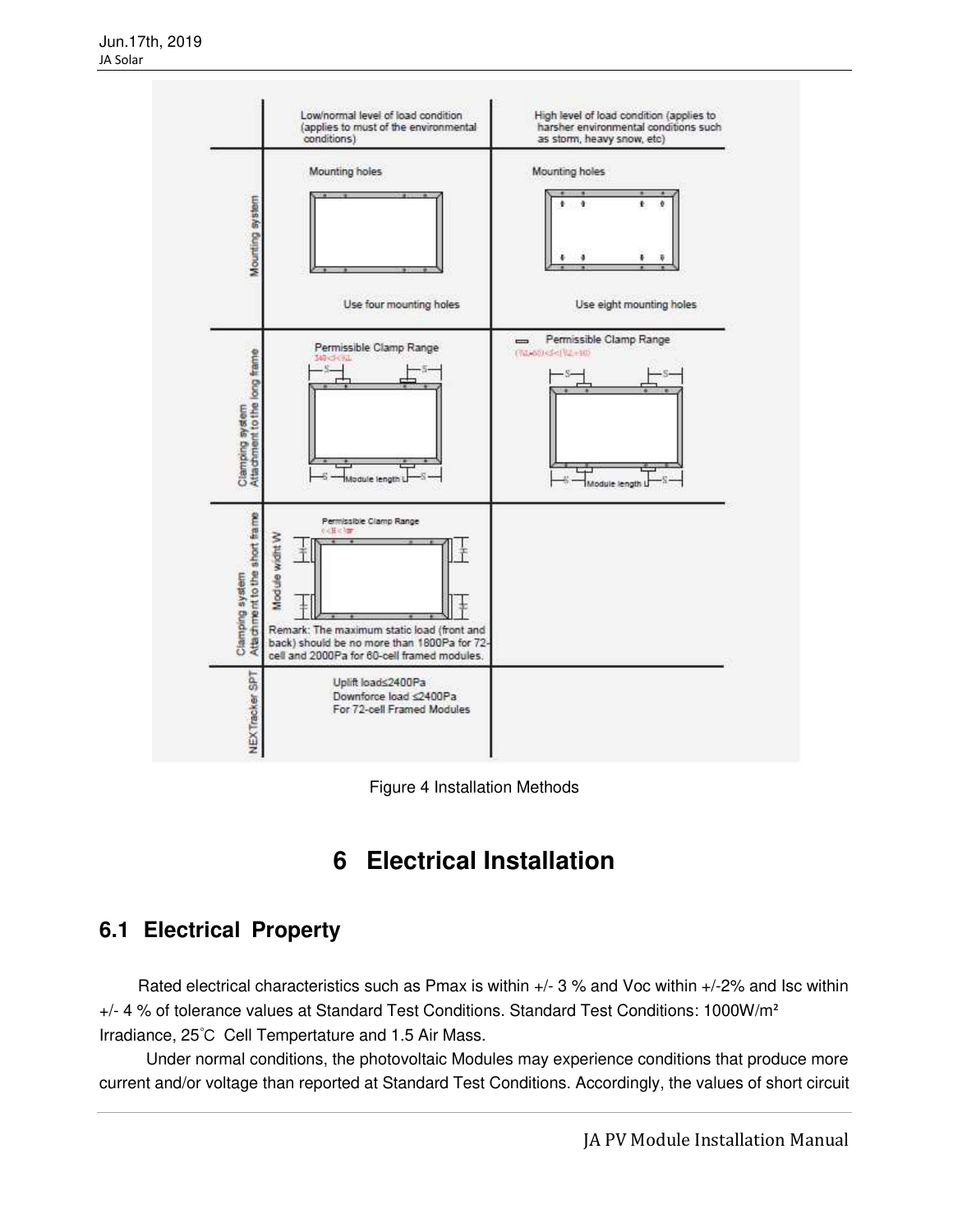current, Isc, and open circuit voltage, Voc, marked on Modules should be multiplied by a factor of 1.25 when determining component voltage ratings, conductor capacities, fusing sizes, and size of controls connected to the Module output.

Voltages are additive when Modules are connected directly in series, and Modules currents are additive when Modules are connected directly in parallel, as illustrated in Figure 5.

Modules with different electrical characteristics must not be connected directly in series.







### Series wiring and Parallel wiring





The maximum number of Modules that can be connected in a series string must be calculated in accordance with applicable regulations in such a way that the specified maximum system voltage (The maximum system voltage of JA Solar Modules is DC 1000V/1500V according to the safety appraisal of the IEC61730) of the Modules and all other electrical DC components will not be exceeded in open-circuit operation at the lowest temperature expected at the PV system location.

Correction factor for the open-circuit voltage can be calculated based on the following formula: C<sub>Voc</sub>=1-β<sub>Voc</sub>×(25-T). T is the lowest expected ambient temperature at the system location. β(%/°C) is the temperature coefficient of the selected module Voc (refer to corresponding datasheet).

An appropriately rated over-current protection device must be used when the reverse current could

JA PV Module Installation Manual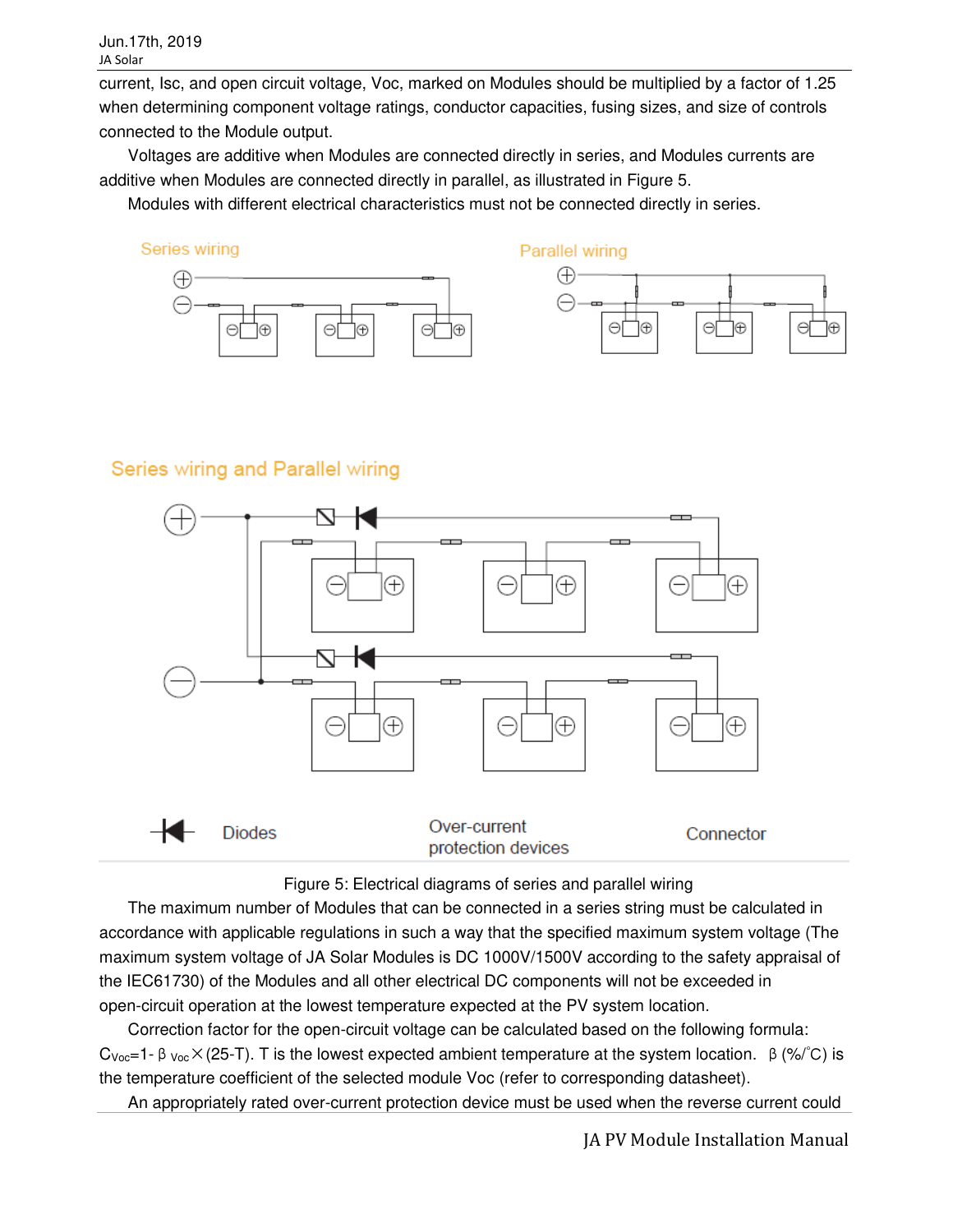exceed the value of the maximum fuse rating of the Modules (20A). An over-current protection device is required for each series string if more than two series strings are connected in parallel, as illustrated in Figure 5.

## <span id="page-14-0"></span>**6.2 Cables and Wiring**

These junction boxes have been designed to be easily interconnected in series for their well-connected cable and the connector with IP67 protection grade. Each Module has two single-conductor wires, one positive and one negative, which are pre-wired inside the junction box. The connectors at the opposite end of these wires allow easy series connection of adjacent Modules by firmly inserting the positive connector of a Module into the negative connector of an adjacent Module until the connector is fully seated.

Use field wiring with suitable cross-sectional areas that are approved for use at the maximum short-circuit current of the Modules. JA Solar recommends installers use only sunlight resistant cables qualified for direct current (DC) wiring in PV systems. The minimum wire size should be  $4mm^2(12AWG)$ .

Rating Required Minimum Field Wiring

| <b>Testing Standard</b> | Wire size       | <b>Temperature Rating</b> |
|-------------------------|-----------------|---------------------------|
| EN 50618:2014           | $4 \text{mm}^2$ | -40°C to +90°C.           |

Cables should be fixed to the mounting structure in such a way that mechanical damage of the cable and/or the Modules is avoided. Do not apply stress to the cables. The minimum cables bending radius should be 38.4mm. Any cable damage caused by bending too much or cable management system is not covered under JA Solar's warranty. For fixing, use appropriate means, such as sunlight resistant cable ties and/or wire management clips specifically designed to attach to the Module frame. While the cables are sunlight resistant and waterproof, where possible, avoid direct sunlight exposure and water immersion of the cables.

## <span id="page-14-1"></span>**6.3 Connectors**

Keep connectors dry and clean, and ensure that connector caps are hand tight before connecting the Modules. Do not attempt making an electrical connection with wet, soiled, or otherwise faulty connectors. Avoid sunlight exposure and water immersion of the connectors. Avoid connectors resting on the ground or roof surface.

Faulty connections can result in arcs and electrical shock. Check that all electrical connections are securely fastened. Make sure that all locking connectors are fully engaged and locked.

## <span id="page-14-2"></span>**6.4 Bypass Diodes**

The junction boxes used with JA Solar Modules contain bypass diodes wired in parallel with the PV cell strings. In the case of partial shading, the diodes bypass the current generated by the non-shaded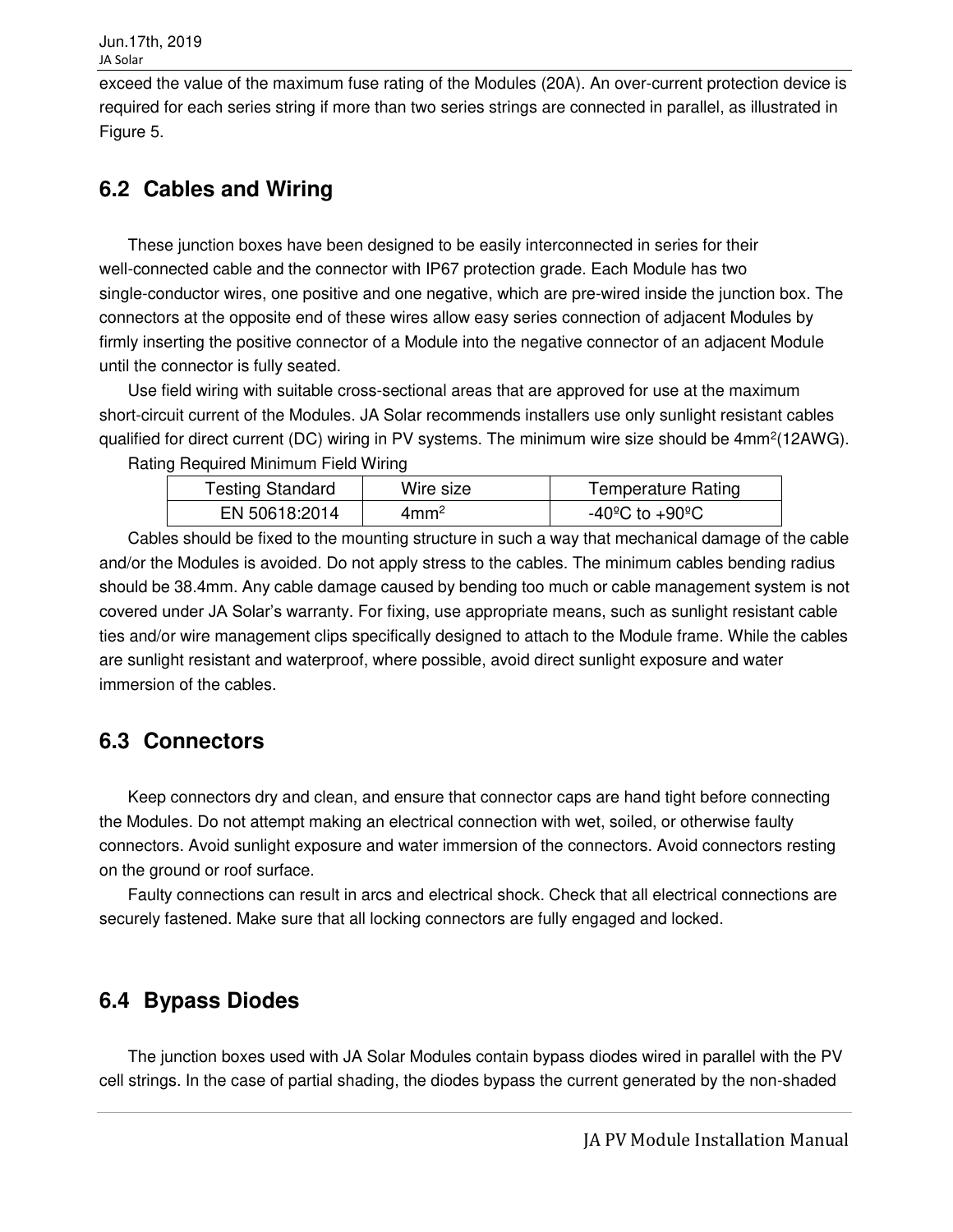Jun.17th, 2019 JA Solar

cells, thereby limiting Modules heating and performance losses. Bypass diodes are not over-current protection devices.

<span id="page-15-0"></span>In the event of a known or suspected diode failure, installers or maintenance providers should contact JA Solar. Never attempt to open the junction box by yourself.

# **7. Grounding**

JA Solar Modules use an anodic oxidized aluminum frame to resist corrosion. So the frame of Modules should be connected to the equipment grounding conductor to prevent thunder and electrical shock.

The grounding device should fully contact with the inside of the aluminum alloy, and - penetrate the surface of the frame oxidation film.

Please don't drill any additional grounding hole on the frame of the Modules, otherwise JA Solar expressly disclaim liability for voiding the warranty.

For optimal performance, JA Solar Modules should only be used in configurations where the DC cathode(-) of the Modules array is connected to ground. Failure to comply with this requirement will reduce the performance of the system.

The grounding method should not result in the direct contact of dissimilar metals with the aluminum frame of the Modules that will result in galvanic corrosion. An addendum to UL Standard 1703 "Flat Plate Photovoltaic Modules and Panels" recommends metal combinations not exceed an electrochemical potential difference of 0.6 Volts.

The frame rails have pre-drilled holes marked with a grounding sign. These holes should be used for grounding purposes and should not be used for mounting the Modules.

<span id="page-15-1"></span>The following grounding methods are available.

### **7.1 Grounding by using grounding clamp**

There is a grounding hole with 4.2 mm diameter on the edge side closer to the middle of the back frame of the Modules. The middle line of the grounding mark is overlapped with the grounding hole, and the direction is same as the longer frame.

The grounding between Modules must be approved by a qualified electrician. The grounding device should produced by a qualified electrical manufacturer. The recommended torque value is 2.3 N.m. A 12 AWG copper wire can be used as the equipment grounding conductor in conjunction with the grounding clamp. The copper wire should not be compressed during the installation.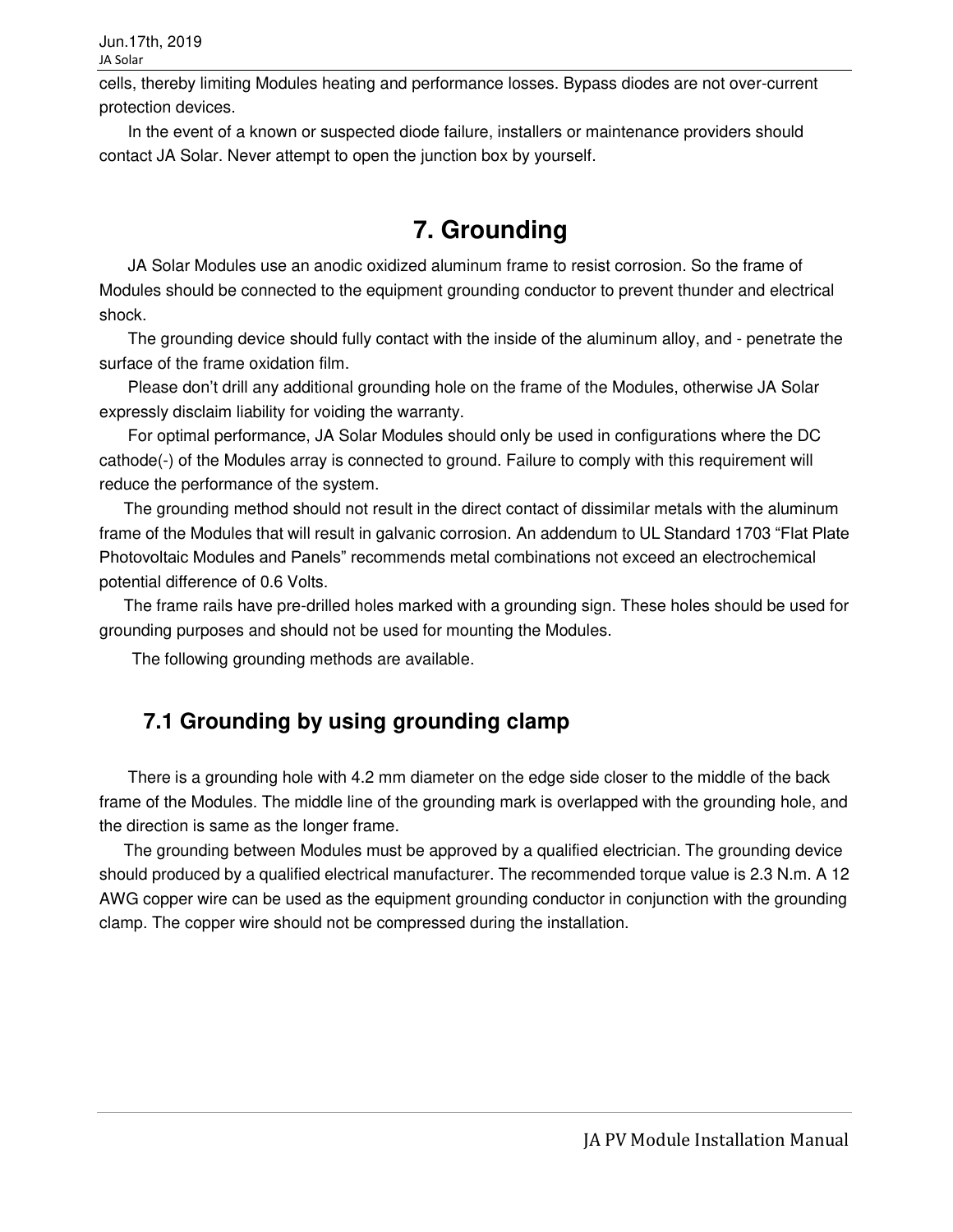



**Figure 6: Installation Methods** Note: The figure above is using TYCO. 1954381-1 (recommended)

## <span id="page-16-0"></span>**7.2 Grounding by using unused mounting hole**

The existing mounting holes which have not been used can be used for grounding.

- A) Direct the grounding clamp to the mounting holes in the frame. Thread the grounding clamp and the frame with grounding bolt.
- B) Put the toothed gasket into the other side, then tighten and lock the nut. The recommended torque of locking the nut is  $2.0 N \cdot M-2.2 N \cdot M$ .
- C) Thread the grounding clamp with grounding wire. The materiel and size of grounding wire should meet the relevant requirements of the national, regional and local code, law and standard.
- D) Finish the mounting with tightening the binding bolt of grounding wire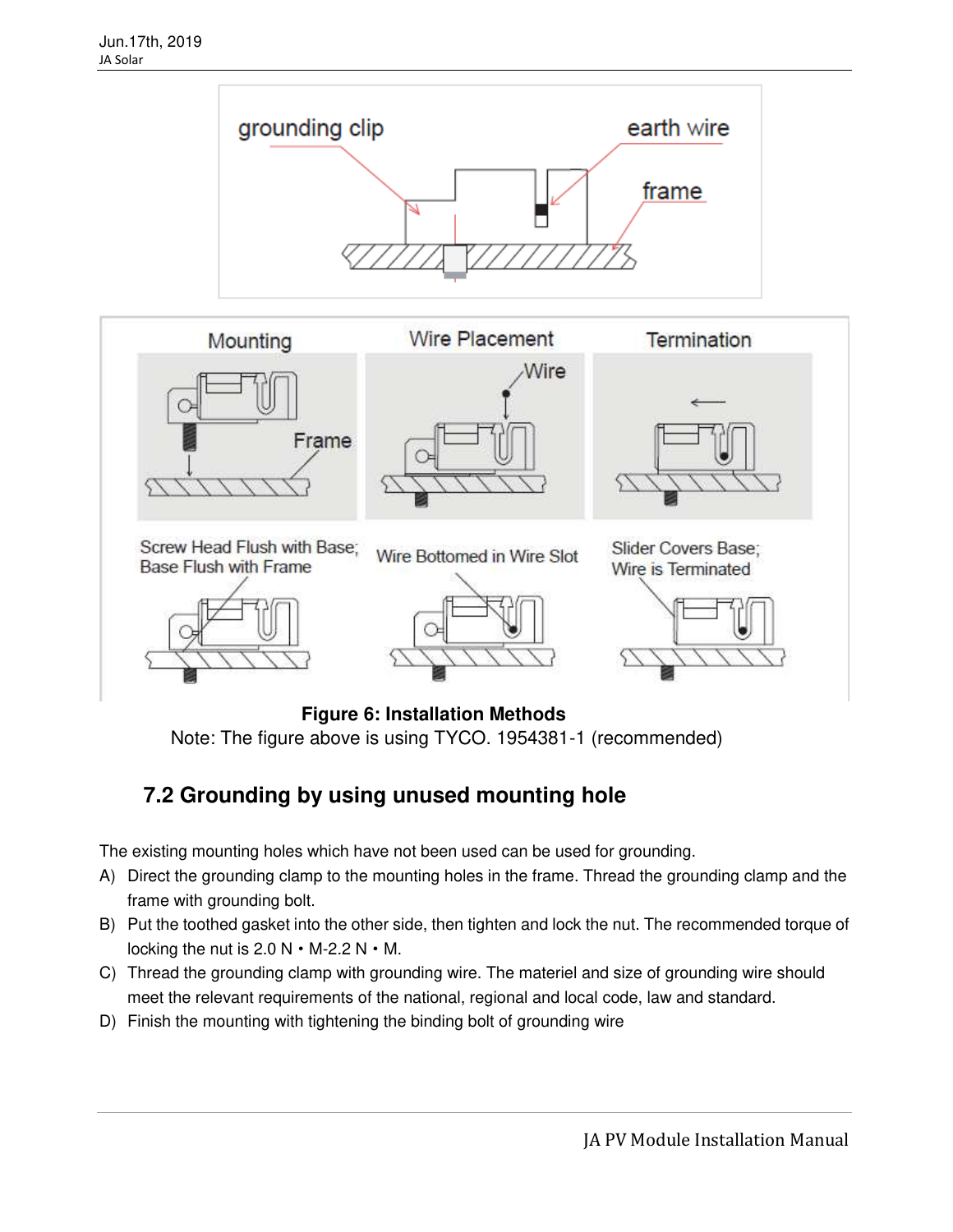

Figure 7: Installation Methods

### <span id="page-17-0"></span>**7.3 Additional Third-party Grounding Devices**

<span id="page-17-1"></span>JA Solar Modules can be grounded using third party grounding devices so long as they are certified for grounding modules and the devices are installed according to the manufacturer's specified instructions.

## **8. Operation and Maintenance**

It is required to perform regular inspection and maintenance of the Modules, especially within warranty scope. It is the user's responsibility to report to the supplier regarding the damages found within 2 weeks.

### <span id="page-17-2"></span>**8.1 Cleaning**

The dust accumulated on the front transparent substrate may reduce the power output, and may even cause regional hot-spot effect. Industrial effluents or bird drops may be a serious case, and the extent of the severity depends on the transparency of the foreign objects. It's usually not dangerous for the accumulated dust to reduce the sunshine, because the light intensity is still homogeneous and the power reduction usually is not obvious.

When Modules are operational, there may exist environmental factors that cast, dust, plants and so on, that may distinctly reduce the power output. JA Solar advises that there should be no obstructed object over the Module's surface at any time.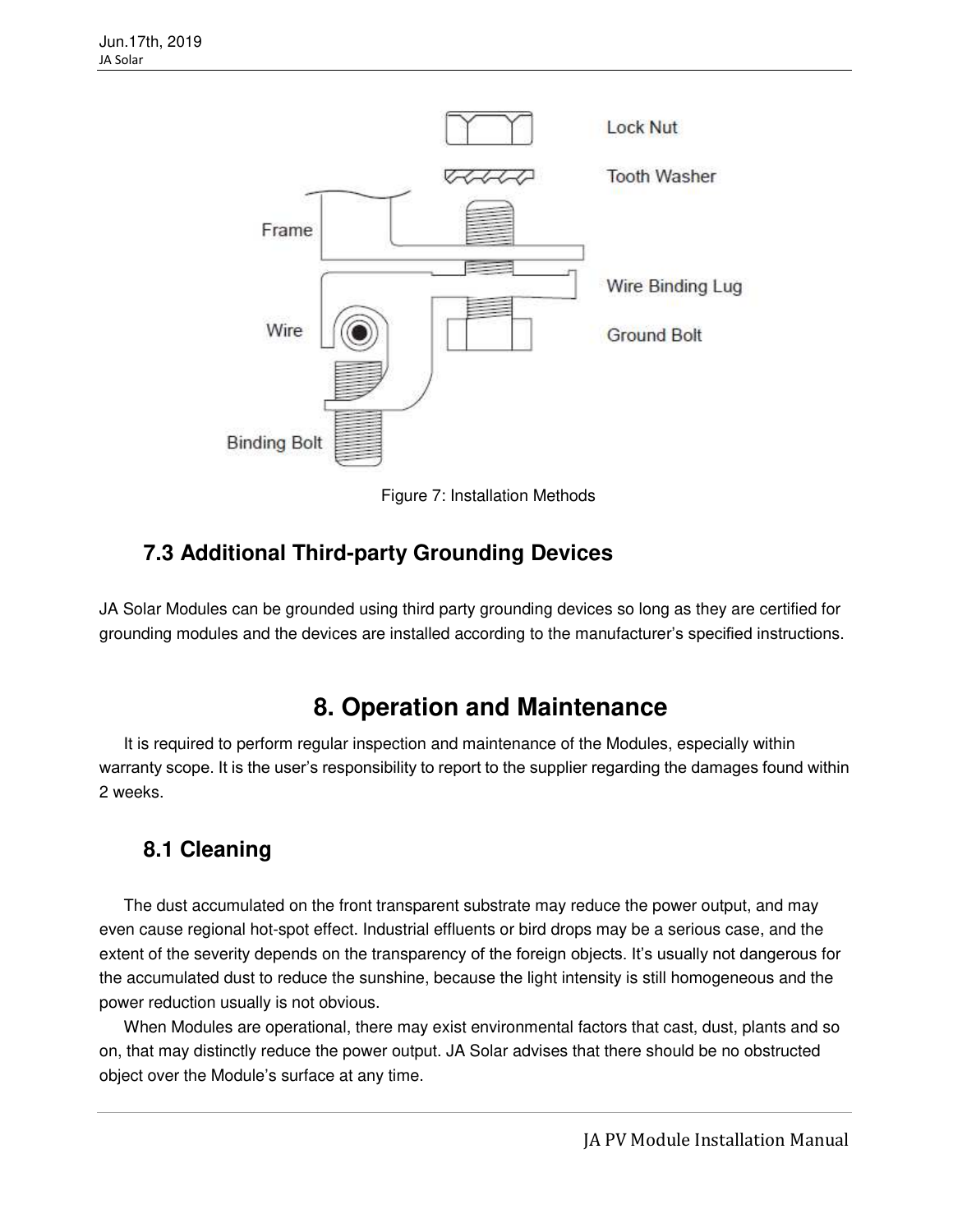The cleaning frequency depends on the accumulating velocity of the fouling. In many instances the front substrate is cleaned with the rain, and we can decrease the cleaning frequency. It is recommended to wipe the glass surface with wet sponge or soft cloth. Please do not clean the glass with cleaning agent which contains acid or alkali.

## <span id="page-18-0"></span>**8.2 The visual inspection of the Modules**

Inspect the Modules visually to find if there are appearance defect, the following three types need more attention especially:

- A) Whether the glass is broken;
- B) Corrosion along the cells' bus-bar.

The corrosion is caused by the dampness infiltrated into the Modules when the surface encapsulation material is damaged during the installation or transportation.

<span id="page-18-1"></span>C) If there is burning vestige on the backsheet

### **8.3 Inspection of the connector and the cable**

It's recommended to implement the following preventive maintenance every 6 months:

- A) Check the encapsulation of the connector with the cable.
- <span id="page-18-2"></span>B) Check the sealing gel of the junction box to ensure it is not cracked or creviced.

# **PRODUCT SUPPLEMENT**

The installation manual applicable module types are as follows. The module types are subject to changes without prior notice due to continuous product innovation, research and development.

"XXX" shows the PEAK power of the Module Label in increments of 5.

| 组件型号            | 功率档位[W] | 组件尺寸 (长×宽×高) [mm] |             |  |
|-----------------|---------|-------------------|-------------|--|
|                 |         | <b>TUV</b>        | <b>UL</b>   |  |
| JAM60S01-XXX/PR | 305-325 | 1650x991x35       | 1650x991x35 |  |
| JAM72S01-XXX/PR | 365-385 | 1960x991x40       | 1960x991x40 |  |
| JAP60S01-XXX/SC | 265-285 | 1650x991x35       | 1650x991x35 |  |
| JAP72S01-XXX/SC | 320-340 | 1960x991x40       | 1960x991x40 |  |